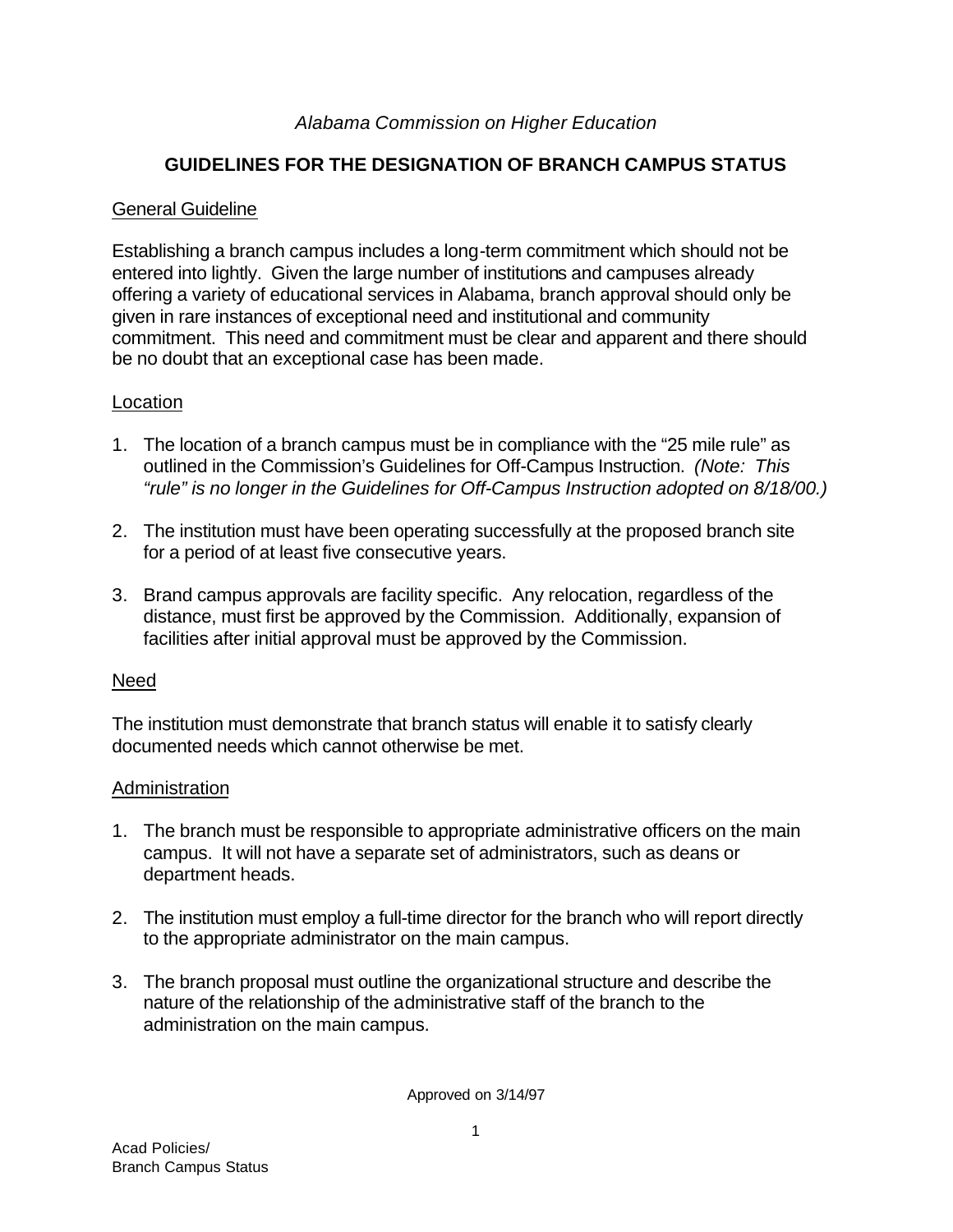### Student Support

The institution must provide adequate student support services at the branch including on-site registration, tuition and fee payment, textbook purchasing, academic advising, and student counseling. The proposal must provide a detailed description of how these services will be provided. The institution must also explain how branch campus students will have access to main campus events.

### **Curriculum**

- 1. All off-campus programs to be offered at branch campuses must first be included in the Commission's Academic Program Inventory for the proposing institution. Any program offered exclusively at a branch is still considered a program of the sponsoring institution. Separate program inventories are not maintained for branch campuses.
- 2. The institution must meet all criteria for off-campus programs as outlined in the Commission's off-campus Guidelines, and a standard Off-Campus Proposal Form must be submitted for each program.
- 3. Expansion of the curriculum at the branch after initial approval must first be approved by the Commission.

### Enrollment and Student Characteristics

- 1. Documentation must be presented that reveals that the prevailing student characteristics at the proposed branch prevents or seriously hampers their attendance at the main campus. Reasonable access to quality educational offerings, not mere convenience, should be the goal. The proposal must include data on student age, sex, marital status, employment status, full-time/part-time status, and student source (county/city of residence).
- 2. The institution must demonstrate that enrollments at the site for which branch status is sought have been stable, or preferably increasing, over the past five years.
- 3. Enrollment projections must be high enough to maintain the critical mass of students necessary for a vigorous academic atmosphere and to operate on a cost effective basis.

#### Faculty and Staff

The institution must meet all faculty criteria as outlined in the Commission's Guidelines for Off-Campus Instruction. Since at least two full academic programs will be offered, a minimum of 50% of the faculty at the branch must be employed as full-time faculty by the sponsoring institution.

Approved on 3/14/97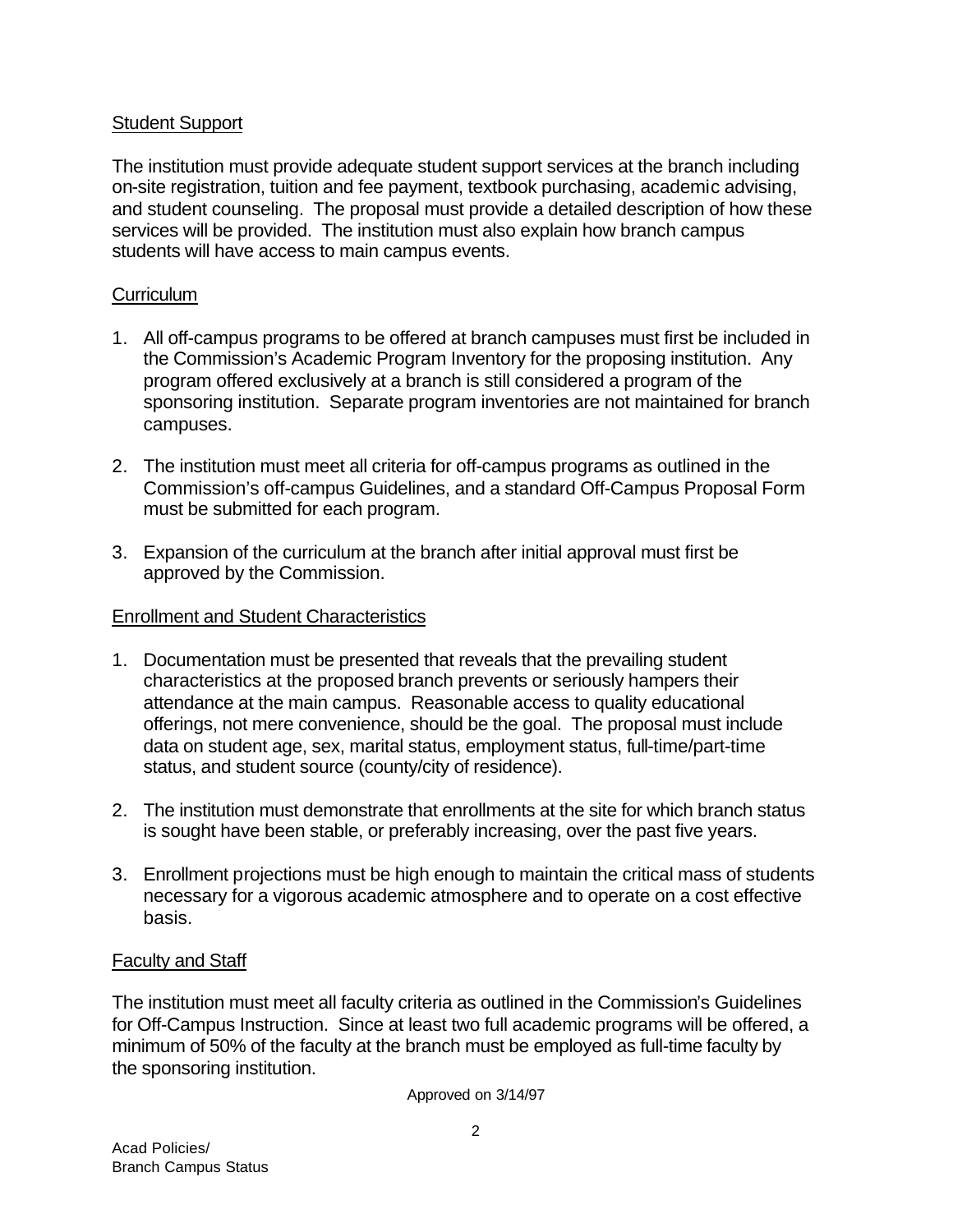### Facilities and Equipment

- 1. Facilities must meet all criteria as outlined in the Commission's Off-Campus Guidelines. A branch campus involves at least two full academic programs and a long-term commitment by the institution. Facilities must be adequate in every respect.
- 2. The proposal must include a detailed description of the facilities, including floor plans.
- 3. The proposal must include an inventory of instructional equipment available at the site. The equipment must be adequate to support the academic program.

### Library Resources

The proposal must include a detailed description of the library resources and services available at the site. Library resources and services will be expected to be significantly superior to those available at most off-campus sites and must support the degree programs at the same level as that available on the main campus.

# Budget

The institution must provide projected budgets for the first three years of operation of the proposed branch. The costs of operating the branch must be covered by tuition, fees, and other non-appropriated funds.

### Community Support

The proposal must include tangible evidence of significant community support for the branch, including both private and public sector support.

# Accreditation

The institution must provide documentation that all requirements of the Southern Association of Colleges and Schools have been met for the establishment of a branch campus.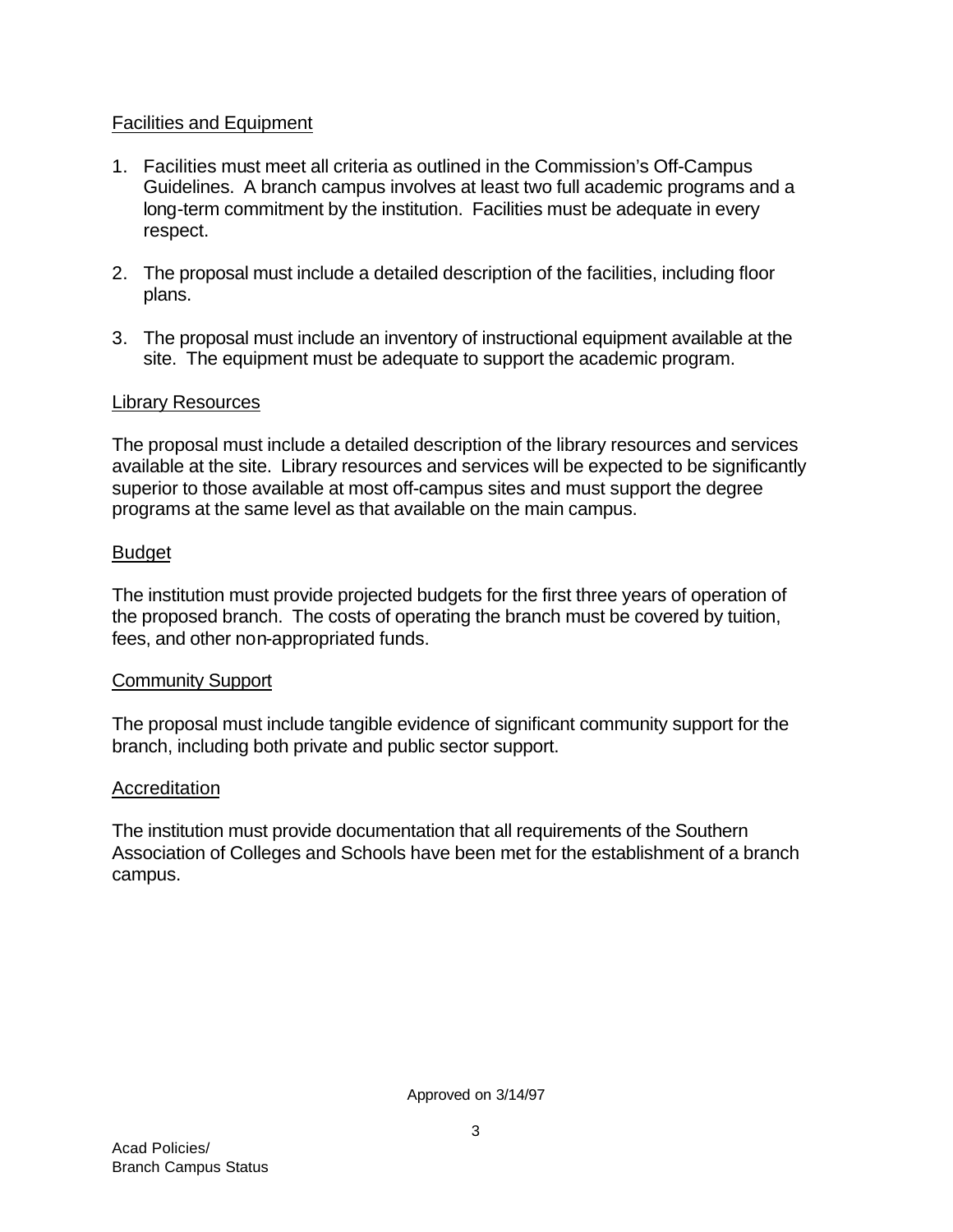*Alabama Commission on Higher Education* 

**COMMISSION POLICY ON OFF-CAMPUS INSTRUCTION**

#### **CONTENTS**

- I. DEFINITIONS FOR THE REGULATION OF OFF-CAMPUS INSTRUCTION
- II. GUIDELINES FOR THE REGULATION OF OFF-CAMPUS COURSES
- III. GUIDELINES FOR THE REGULATION OF OFF-CAMPUS PROGRAMS
- IV. Attachment 1: STATE BOARD OF EDUCATION APPROVED SERVICE AREAS OF TWO-YEAR COLLEGES
- V. Attachment 2: SERVICE AREAS OF UNIVERSITIES BY COUNTY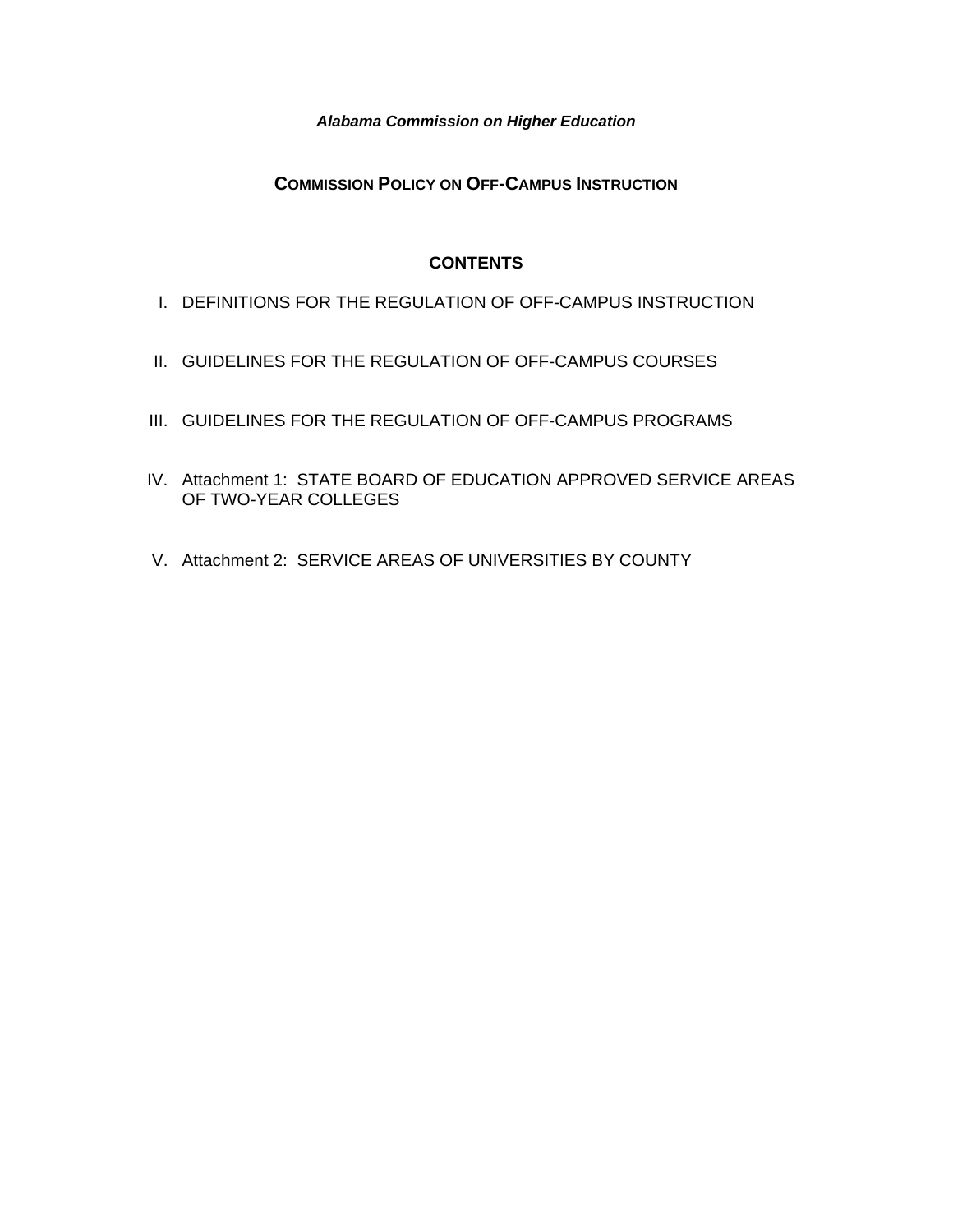#### *Alabama Commission on Higher Education*

#### **DEFINITIONS FOR THE REGULATION OF OFF-CAMPUS INSTRUCTION**

- 1. Off-Campus Instruction: A course or program taken by a student or students at a location other than a Commission-recognized main or branch campus of the sponsoring institution. The Commission's policy on off-campus instruction applies to traditional instructional settings, i.e. face-to-face classroom instruction that occurs at a location away from the Commission-recognized main or branch campus of the institution. \*
- 2. Service Areas: For the purposes of off-campus instruction, service areas for the two-year colleges are those determined by the State Board of Education. Service areas for senior institutions are determined by the Commission, using the following considerations: 1) proximity of the off-campus site to the sponsoring institution; 2) relationship of the off-campus site to the sponsoring institution based on student source reports that are produced using data from the Alabama Statewide Student Database; and 3) the mission of the institution.

\* Adapted from a Georgia Board of Regents definition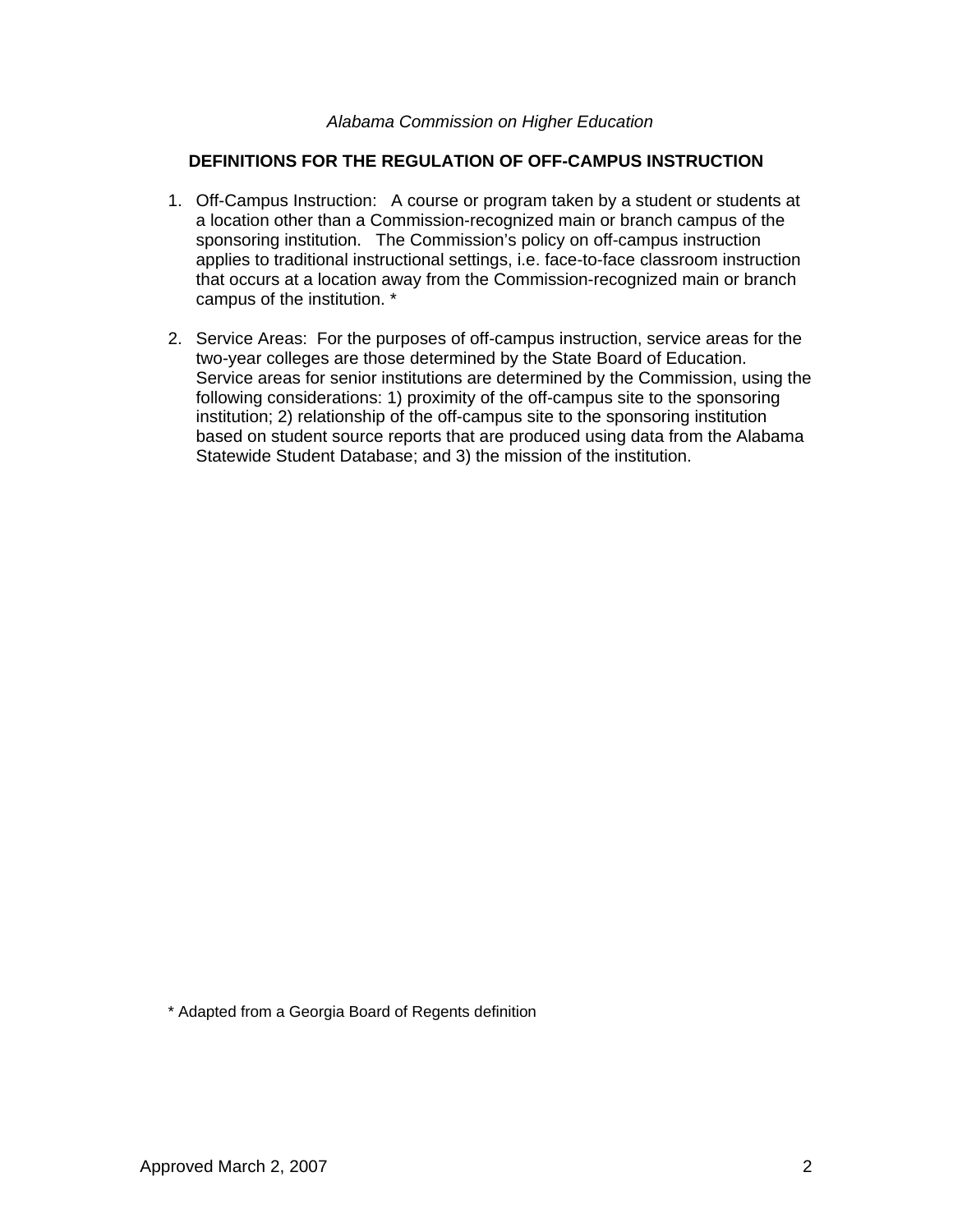### **GUIDELINES FOR THE REGULATION OF OFF-CAMPUS COURSES**

- 1. The following sites are exempt from Commission approval:
	- a. Statutory exemptions.
		- 1) Sites at which the Fall 1978 registrations exceeded 500 class enrollments
		- 2) University sites that were operated prior to 1960
		- 3) Sites located on military reservations
		- 4) Business and industry sites where only their employees are enrolled in the off-campus courses
	- b. Additional exemptions approved by the Commission.

(1) Off-campus prison sites where courses are taught exclusively for inmates and prison employees

(2) Courses offered on an individual study basis

(3) Study abroad

(4) High school sites where courses are taught exclusively to high school students enrolled in early admission, accelerated or dual enrollment/dual credit programs

(5) Two-year college sites located within their respective State Board approved service areas (refer to Attachment 1)

(6) University sites located within their respective service areas (refer to Attachment 2)

The following stipulations apply to exemptions b. (4), (5) and (6) above:

- Information items will be provided to the Commission for any **new** sites, i.e. sites that have not previously been recognized by the Commission either by formal approval or by information item.
- Since there are instances in which two-year colleges and universities are located within overlapping areas, care must be taken to avoid the unnecessary duplication of lower division courses. For this reason, a university shall not offer lower division courses in the home county of a two-year institution main campus that offers similar courses without the written consent of the two-year institution, while a two-year institution shall not offer courses in the home county of a university main campus which offers similar courses without the written consent of the university. This stipulation does not apply to situations in which a university and a two-year college are located in the same county. In these situations, each institution may offer courses within the shared area, but they should work together to avoid the unnecessary duplication of course offerings.
- A university shall not offer courses in the service area of another university that offers similar courses without the written consent of the resident university.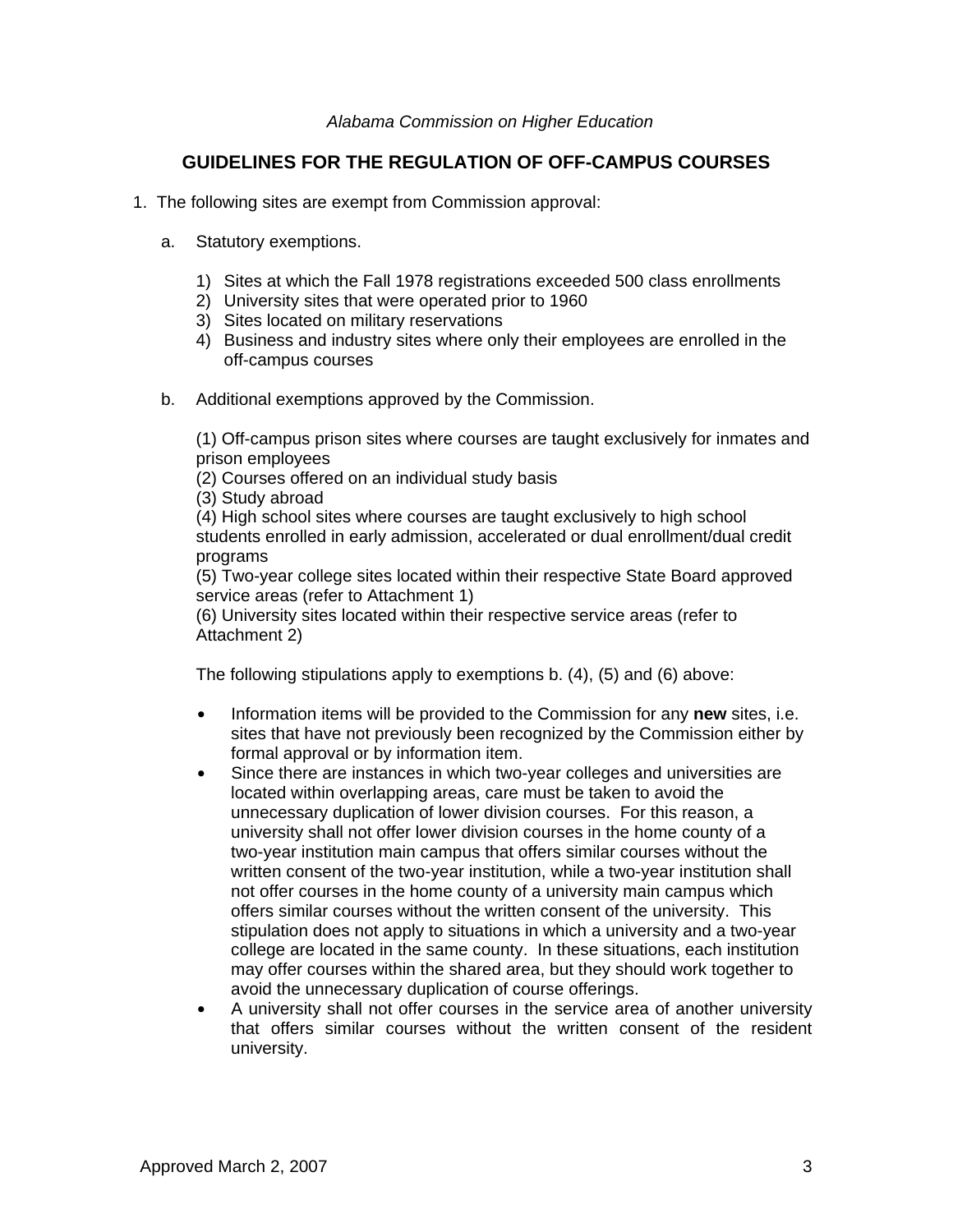- All universities that are located in the same county or which share service areas may offer courses within the shared area, but they should work together and in conjunction with the Commission to avoid the unnecessary duplication of course offerings.
- It is desirable in most instances to have the closest qualified institution respond to off-campus credit course needs. \*
- 2. All sites that are not covered by one or more of the exemption categories above are subject to regular review and approval by the Commission. For these sites, the following regulations apply:
	- a) New off-campus site proposals (refer to Attachment 3) must be received by the Commission at least eight weeks in advance of the Commission meeting in which they will be considered.
	- b) A list of courses from which each term's schedule will be developed will be submitted with each new site proposal.
	- c) No off-campus site may be located nearer than 25 miles to a main campus of another institution that offers similar instruction without the written consent of that institution.
	- d) Once an off-campus site is approved it does not require approval in subsequent years, but annual reports are required (refer to Attachment 4).
- 3. All sites, exempt and non-exempt, must be in full compliance with the Southern Association of Colleges and Schools/Commission on Colleges, (SACS/COC) guidelines and criteria pertaining to curriculum, faculty, administration, equipment, learning resources and student services. Council on Occupational Education (COE) guidelines will apply to institutions accredited by that agency.
- 4. Regardless of exemption status, institutions will submit an annual follow-up report for each off-campus site by July 1 each year (refer to Attachment 4). The Alabama Department of Postsecondary Education may submit a comprehensive follow-up report for its entire system. The Commission must be notified if a site is discontinued so that annual reports will not be expected.
- 5. Extensive course lists of upper division and graduate level courses that may constitute a program in any discipline will not be accepted. Should an institution desire to offer an extensive course list in a discipline, a proposal for an off-campus program should be submitted for Commission review and approval.
- 6. All proposals for off-campus courses will be subject to a twenty-day public comment period prior to action or acceptance by the Commission. Proposals must be submitted electronically by the institutions and will be posted to the Commission website for public review and comment. At the end of the twenty-day period, the Commission staff will compile the comments and send them to the applicant institution for response.
- 7. The Commission retains the authority to monitor compliance with the guidelines. If infractions are found, they will be referred to the appropriate governing board for corrective action.
- 8. Off-campus instruction should be self-supporting; i.e. costs should be covered by tuition, fees, and extramural support. The Commission will not include credit hours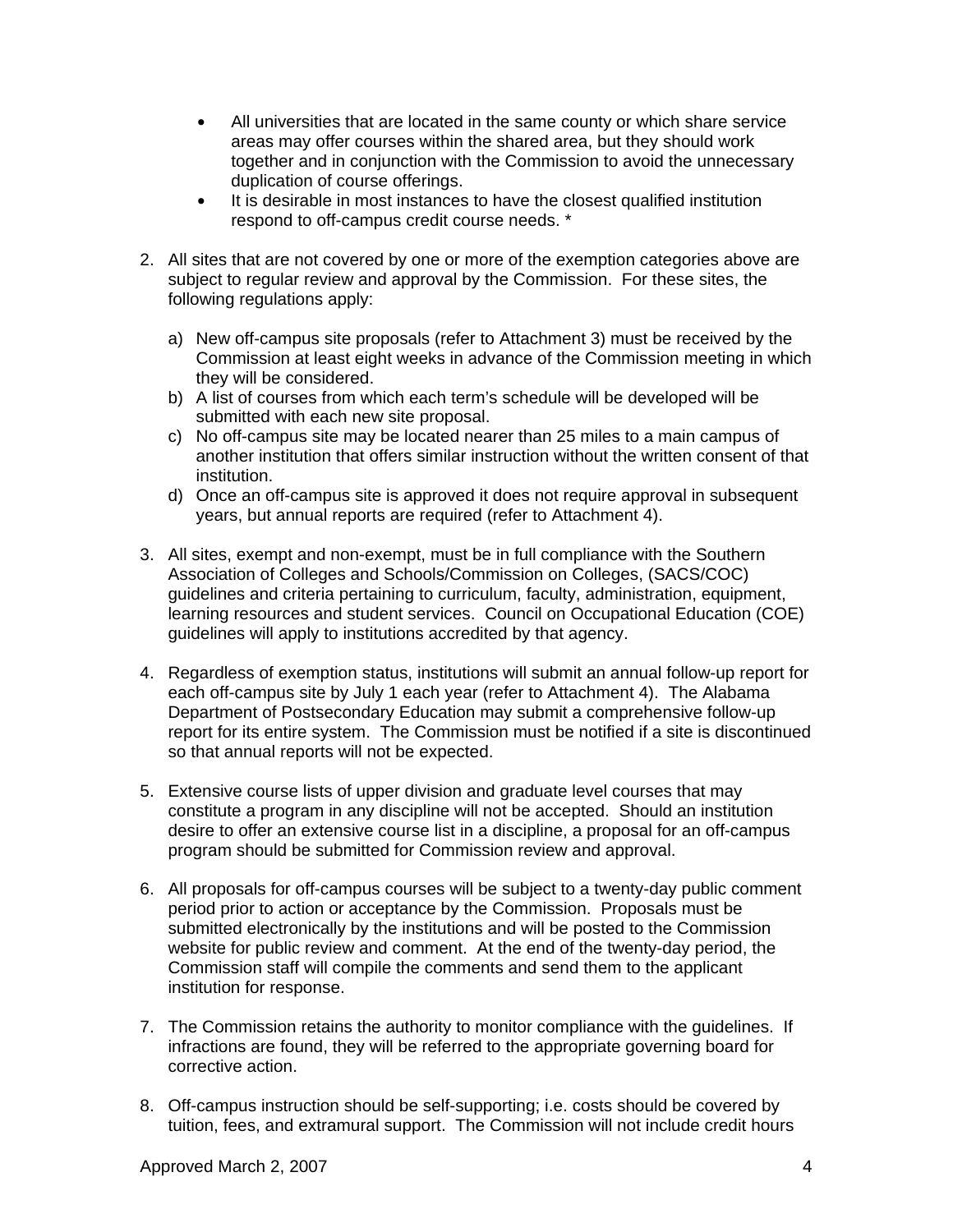and enrollment generated by off-campus instruction in its formula calculations in developing institutional budget recommendations.

\* Based on a Georgia Board of Regents policy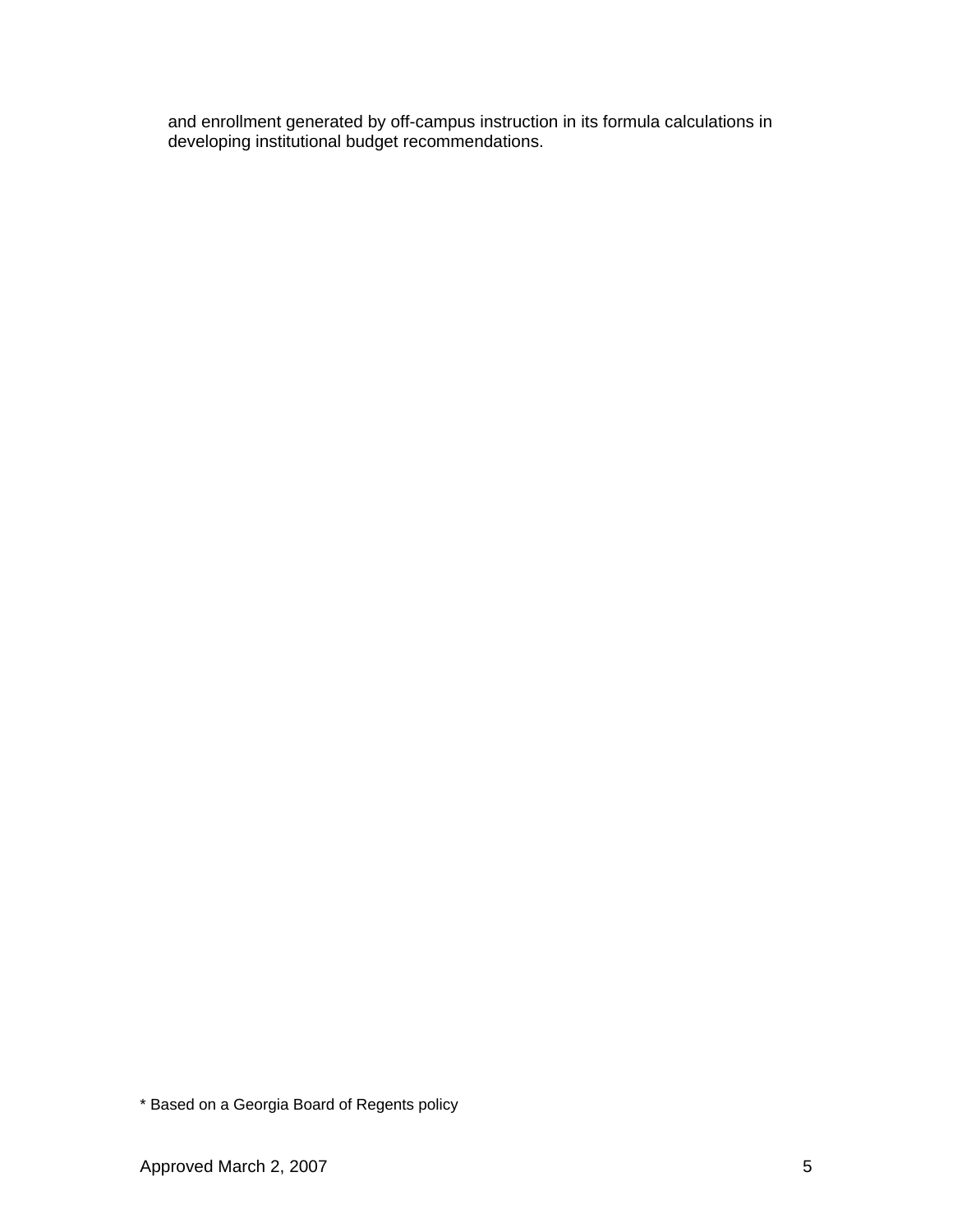### **GUIDELINES FOR THE REGULATION OF OFF-CAMPUS PROGRAMS**

In addition to all criteria stated for the approval of off-campus courses, the following additional criteria shall apply to the approval of off-campus instructional programs:

1. Location of Programs: Complete degree programs may only be offered at Commission approved sites. Distance from the offering institution to the proposed offcampus sites will be a primary consideration in the delivery of off-campus programs, unless it can be demonstrated that the proposed program is the only one of its kind.

2. Relationship to the Commission's Academic Program Inventory: All programs to be offered off-campus must be listed in the Commission's Academic Program Inventory for the proposing institution.

3. Strength of the Existing On-Campus Program: Only programs which are academically strong and productive on the main campus should be offered off-campus. Information related to the main campus program must be provided. This includes: (a) headcount enrollment data for the preceding five academic years, (b) completion rates for the preceding five academic years as reported to the National Center for Educational Statistics through the Integrated Postsecondary Education Data System (IPEDS), and (c) current accreditation status, if programmatic accreditation is available. If graduates of the program are required to pass a certification or licensure examination, the institution must provide documentation related to the performance of its graduates on such an examination. The institution must also include data related to the placement rates of graduates of the program. Exceptions to this rule may be considered, based on 4, 5, and 6 following.

4. Adequate Student Demand: The institution must provide documentation of strong student demand, along with graduation projections for the first five years of operation at the proposed site. Post-implementation conditions on enrollment, graduation rates and job placement similar to those placed on the approval of new academic programs will be placed on the approval of off-campus programs. If a program is to be offered on a limited one-time basis, this must be stated. In such cases, student demand, enrollment projections, and graduation projections will be applied accordingly.

5. Need for the Program: The institution must provide documentation that there is significant unmet need (employer demand) which cannot be met by the campus-based program or by other similar programs in the State.

6. Effect on the Existing On-Campus Program: In supporting documentation, the institution must explain potential effects of the proposed off-campus program on the resources available to and the quality of the program on the main campus. The institution must also provide documentation that the Southern Association of Colleges and Schools and any professional accreditation agencies, if applicable, have been notified of the institution's intent to offer the proposed program off-campus. Documentation must be provided that required clearances have been received from the appropriate accreditation agencies.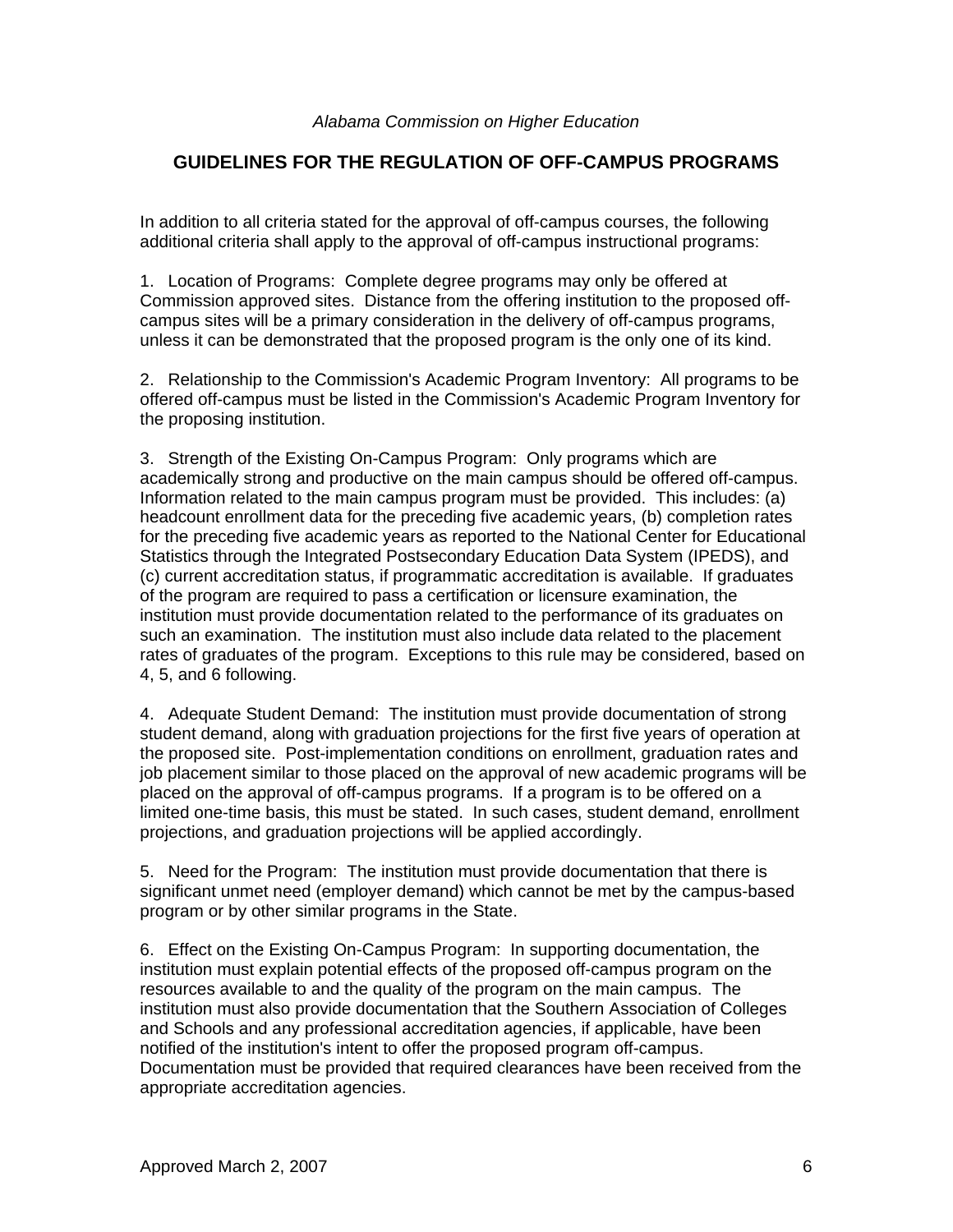7. Clinical Sites: If the proposed program requires a clinical component (example: allied health programs), signed clinical agreements with appropriate agencies sufficient in number to accommodate the projected enrollment in the program must be provided. These agreements must indicate the total number of clinical slots that will be available at each clinical site.

8. Admission and Program Completion Requirements: Admission and program completion requirements for a proposed off-campus program must be the same as the requirements on the main campus.

9. All proposals for off-campus programs will be subject to a twenty-day public comment period prior to action or acceptance by the Commission. Proposals must be submitted electronically by the institutions and will be posted to the Commission website for public review and comment. At the end of the twenty-day period, the Commission staff will compile the comments and send them to the applicant institution for response.

10. If an institution is found to be offering an off-campus program without the approval of the Commission, the Commission staff will notify the institution in writing regarding the violation and may conduct an on-site visit to confirm the non-compliance with Commission policy, if necessary. Following this review, the Commission will take appropriate action concerning the violation.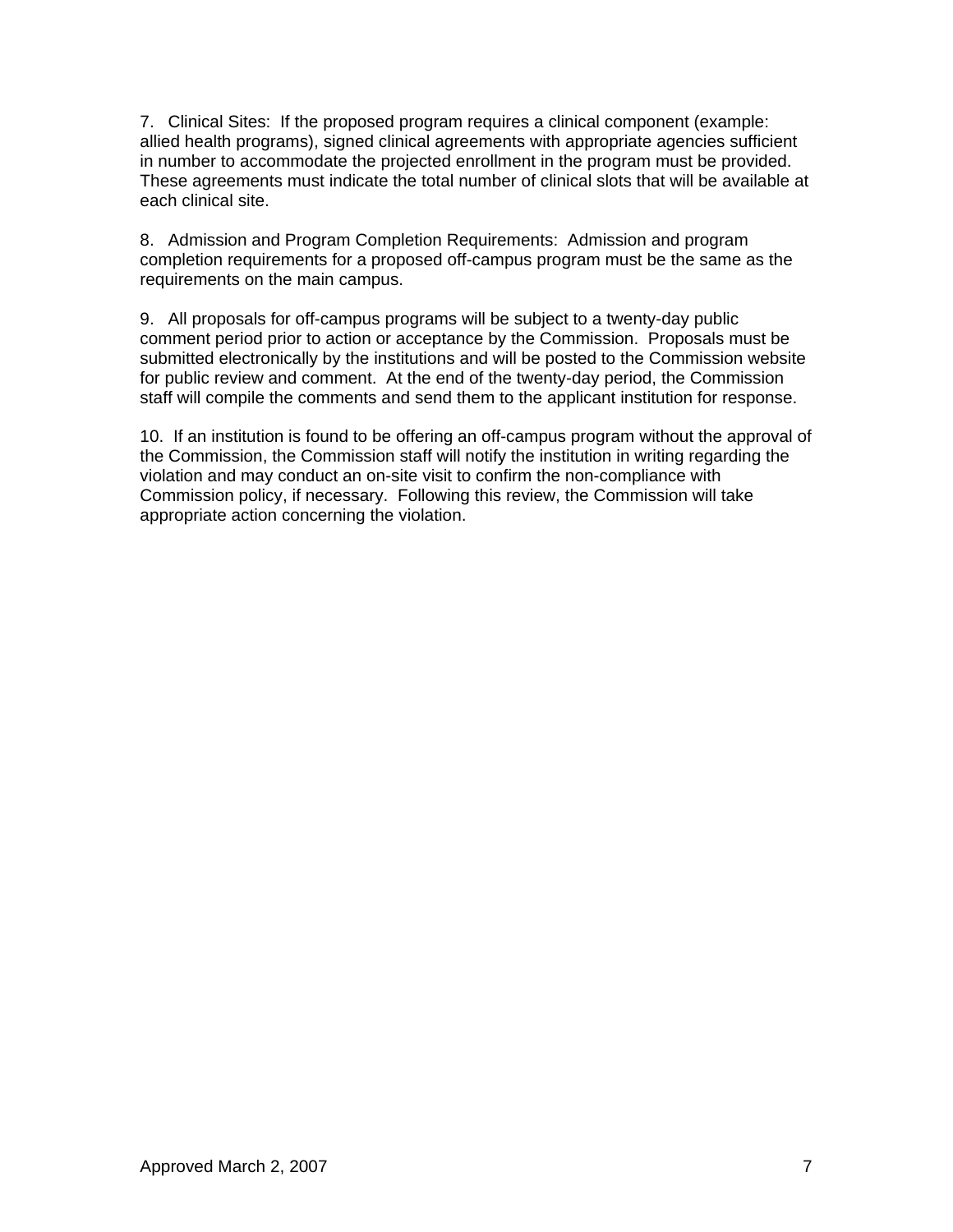#### Attachment 1

### **STATE BOARD OF EDUCATION APPROVED SERVICE AREAS OF TWO-YEAR COLLEGES**

(Boldface Counties Indicate Home Counties)

**NOTE: Attachment 1 is included for informational purposes only. Service areas for Alabama public two-year colleges are determined by the Alabama Board of Education and are not subject to Commission approval. The Commission staff will alter this table as changes are received from the Alabama Department of Postsecondary Education.** 

| <b>College</b>                           | <b>State Board Approved Service Areas</b>                                                     |  |
|------------------------------------------|-----------------------------------------------------------------------------------------------|--|
| Alabama Southern Community College       | Choctaw<br>$\bullet$                                                                          |  |
|                                          | Marengo<br>$\bullet$                                                                          |  |
|                                          | <b>Clarke</b><br>$\bullet$                                                                    |  |
|                                          | Monroe (all but northeastern corner)<br>$\bullet$                                             |  |
|                                          | Wilcox (shared with Reid)<br>$\bullet$                                                        |  |
| <b>Bevill State Community College</b>    | <b>Marion</b><br>$\bullet$                                                                    |  |
|                                          | Lamar<br>$\bullet$                                                                            |  |
|                                          | <b>Fayette</b><br>$\bullet$                                                                   |  |
|                                          | Jefferson (shared with Lawson, Jeff State,<br>$\bullet$<br>Bessemer, and Wallace/ Hanceville) |  |
|                                          | Pickens (shared with Shelton)<br>$\bullet$                                                    |  |
|                                          | <b>Walker</b><br>$\bullet$                                                                    |  |
|                                          | Winston (southwestern one-fourth)<br>$\bullet$                                                |  |
| <b>Bishop State Community College</b>    | Mobile (shared with Enterprise-Ozark)<br>$\bullet$                                            |  |
|                                          | Washington<br>$\bullet$                                                                       |  |
| <b>Calhoun State Community College</b>   | Madison (shared with Drake)<br>$\bullet$                                                      |  |
|                                          | Morgan (northern two-thirds shared with<br>$\bullet$                                          |  |
|                                          | Drake)                                                                                        |  |
|                                          | Limestone<br>$\bullet$                                                                        |  |
|                                          | Lawrence (eastern one-third shared with NW-<br>$\bullet$                                      |  |
|                                          | Shoals)                                                                                       |  |
| <b>Central Alabama Community College</b> | Clay (western one-half)<br>$\bullet$                                                          |  |
|                                          | <b>Talladega</b><br>$\bullet$                                                                 |  |
|                                          | Coosa<br>$\bullet$                                                                            |  |
|                                          | Tallapoosa (southeast corner shared with<br>$\bullet$                                         |  |
|                                          | Southern Union)<br>Elmore (site in Tallassee)<br>$\bullet$                                    |  |
|                                          | Shelby (eastern one-half)<br>$\bullet$                                                        |  |
| Chattahoochee Valley Community College   | Macon (eastern one-third)<br>$\bullet$                                                        |  |
|                                          | Lee (Southeastern corner shared with<br>$\bullet$                                             |  |
|                                          | Southern Union)                                                                               |  |
|                                          | Russell (southeastern one-third shared with<br>$\bullet$                                      |  |
|                                          | Wallace - Dothan)                                                                             |  |
| <b>Drake State Technical College</b>     | Madison (shared with Calhoun)<br>$\bullet$                                                    |  |
|                                          | Morgan (northern two-thirds shared with<br>$\bullet$                                          |  |
|                                          | Calhoun)                                                                                      |  |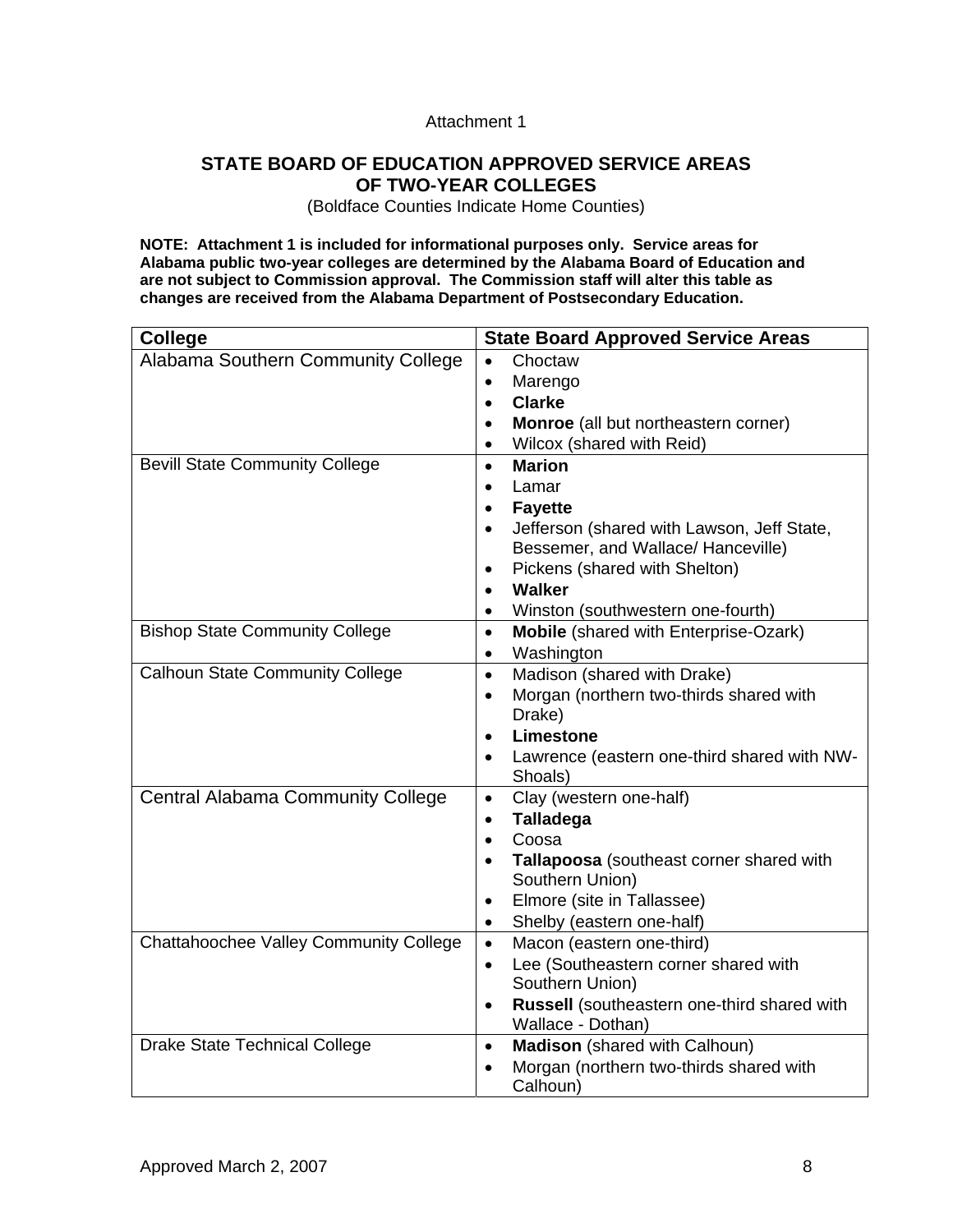| <b>Enterprise-Ozark Community College</b> | Pike<br>$\bullet$                                                            |
|-------------------------------------------|------------------------------------------------------------------------------|
|                                           | Coffee (shared with LBW)<br>$\bullet$                                        |
|                                           | Geneva (western two-thirds shared with<br>$\bullet$                          |
|                                           | LBW)                                                                         |
|                                           | Dale (western half)<br>$\bullet$                                             |
|                                           | Mobile (shared with Bishop)<br>$\bullet$                                     |
| <b>Faulkner State Community College</b>   | <b>Baldwin</b><br>$\bullet$                                                  |
| <b>Gadsden State Community College</b>    | St. Clair (northeastern third)<br>$\bullet$                                  |
|                                           | <b>Etowah</b><br>$\bullet$                                                   |
|                                           | Cherokee (all but northern one-sixth)<br>٠                                   |
|                                           | Calhoun<br>$\bullet$                                                         |
|                                           | Cleburne                                                                     |
| Ingram State Technical College            | <b>Elmore</b> (statewide responsibility)<br>$\bullet$                        |
| Jefferson Davis Community College         | <b>Escambia</b> (shared with Reid)<br>$\bullet$                              |
|                                           | Conecuh (shared with Reid)<br>$\bullet$                                      |
|                                           | Monroe (northeastern corner which is shared<br>$\bullet$                     |
|                                           | with Reid)                                                                   |
| Jefferson State Community College         | Jefferson (shared with Lawson, Bevill, and<br>$\bullet$                      |
|                                           | Wallace-Hanceville.)                                                         |
|                                           | Shelby (western one-half shared with<br>$\bullet$                            |
|                                           | Lawson)                                                                      |
|                                           | St. Clair (southwestern two-thirds)<br>$\bullet$                             |
| <b>Lawson State Community College</b>     | Jefferson (shared with Jefferson State,<br>$\bullet$                         |
|                                           | Bevill, and Wallace- Hanceville)                                             |
| L. B. Wallace State Junior College        | Shelby (site in Hoover)<br>٠<br>Butler (shared with Reid)<br>$\bullet$       |
|                                           | Coffee (shared with Enterprise-Ozark)<br>$\bullet$                           |
|                                           | Crenshaw<br>$\bullet$                                                        |
|                                           | Covington<br>$\bullet$                                                       |
|                                           | Geneva (western two-thirds which is shared<br>٠                              |
|                                           | with Enterprise-Ozark)                                                       |
| Northeast Alabama Community College       | Jackson<br>$\bullet$                                                         |
|                                           | <b>DeKalb</b> (northern half)                                                |
|                                           | Cherokee (northern one-sixth)<br>٠                                           |
| Northwest-Shoals Community College        | Lauderdale<br>$\bullet$                                                      |
|                                           | Lawrence (eastern one-third shared with<br>٠                                 |
|                                           | Calhoun)                                                                     |
|                                           | <b>Colbert</b>                                                               |
|                                           | <b>Franklin</b><br>$\bullet$                                                 |
|                                           | Winston (northwestern one-fourth)<br>$\bullet$                               |
| <b>Reid State Technical College</b>       | Escambia (shared with Jeff Davis)<br>$\bullet$                               |
|                                           | <b>Conecuh</b> (shared with Jeff Davis)<br>$\bullet$                         |
|                                           | Wilcox (shared with Alabama Southern)<br>$\bullet$                           |
|                                           | Monroe (northeastern corner which is shared<br>$\bullet$<br>with Jeff Davis) |
|                                           | Butler (shared with LBW)                                                     |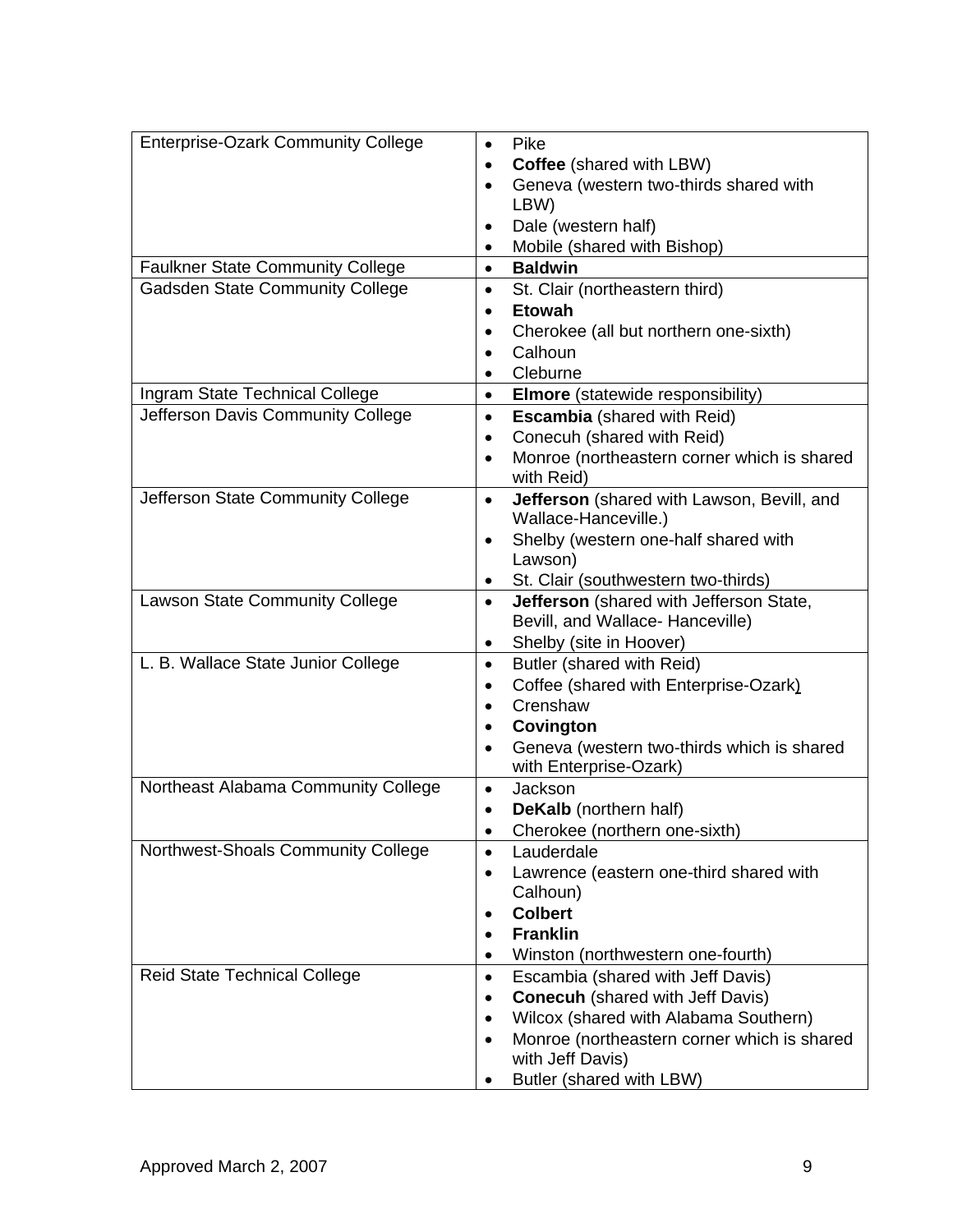| <b>Shelton State Community College</b>         | <b>Bibb</b><br>$\bullet$                                 |
|------------------------------------------------|----------------------------------------------------------|
|                                                | Hale<br>$\bullet$                                        |
|                                                | Greene<br>$\bullet$                                      |
|                                                | <b>Tuscaloosa</b><br>$\bullet$                           |
|                                                | Sumter<br>$\bullet$                                      |
|                                                | Pickens (shared with Bevill)<br>$\bullet$                |
| <b>Snead State Community College</b>           | <b>Marshall</b><br>$\bullet$                             |
|                                                | DeKalb (southern half)<br>٠                              |
|                                                | Blount (eastern half)<br>$\bullet$                       |
| Southern Union State Community College         | Chambers<br>$\bullet$                                    |
|                                                | Clay (eastern half)<br>$\bullet$                         |
|                                                | Lee (Southeastern corner shared with<br>$\bullet$        |
|                                                | Chattahoochee Valley).                                   |
|                                                | Randolph<br>$\bullet$                                    |
|                                                | Tallapoosa (southeastern corner which is<br>$\bullet$    |
|                                                | shared with Central)                                     |
|                                                | Macon (middle one-third)<br>٠                            |
| <b>Trenholm State Technical College</b>        | Elmore (shared with Ingram and Central)<br>$\bullet$     |
|                                                | <b>Montgomery</b><br>٠                                   |
|                                                | Lowndes<br>$\bullet$                                     |
|                                                | Bullock (western half)<br>٠                              |
|                                                | Macon (western one-third)<br>$\bullet$                   |
| <b>Wallace State Community College</b>         | Henry<br>$\bullet$                                       |
| (Dothan)                                       | Dale (eastern half)<br>٠                                 |
|                                                | <b>Houston</b><br>$\bullet$                              |
|                                                | Geneva (eastern one-third)<br>$\bullet$                  |
|                                                | <b>Barbour</b><br>$\bullet$                              |
|                                                | Bullock (eastern one-half)<br>٠                          |
|                                                | Russell (southern one-third which is shared<br>$\bullet$ |
| <b>Wallace State Community College</b>         | with Chattahoochee Valley)<br>Cullman<br>$\bullet$       |
| (Hanceville)                                   | Blount (western half)<br>٠                               |
|                                                | Winston (eastern half)<br>$\bullet$                      |
|                                                | Morgan (southern one-third)                              |
|                                                | Jefferson (northwest corner)<br>$\bullet$                |
| <b>Wallace State Community College (Selma)</b> | Chilton<br>$\bullet$                                     |
|                                                | Autauga<br>$\bullet$                                     |
|                                                | Perry<br>$\bullet$                                       |
|                                                | <b>Dallas</b>                                            |
|                                                |                                                          |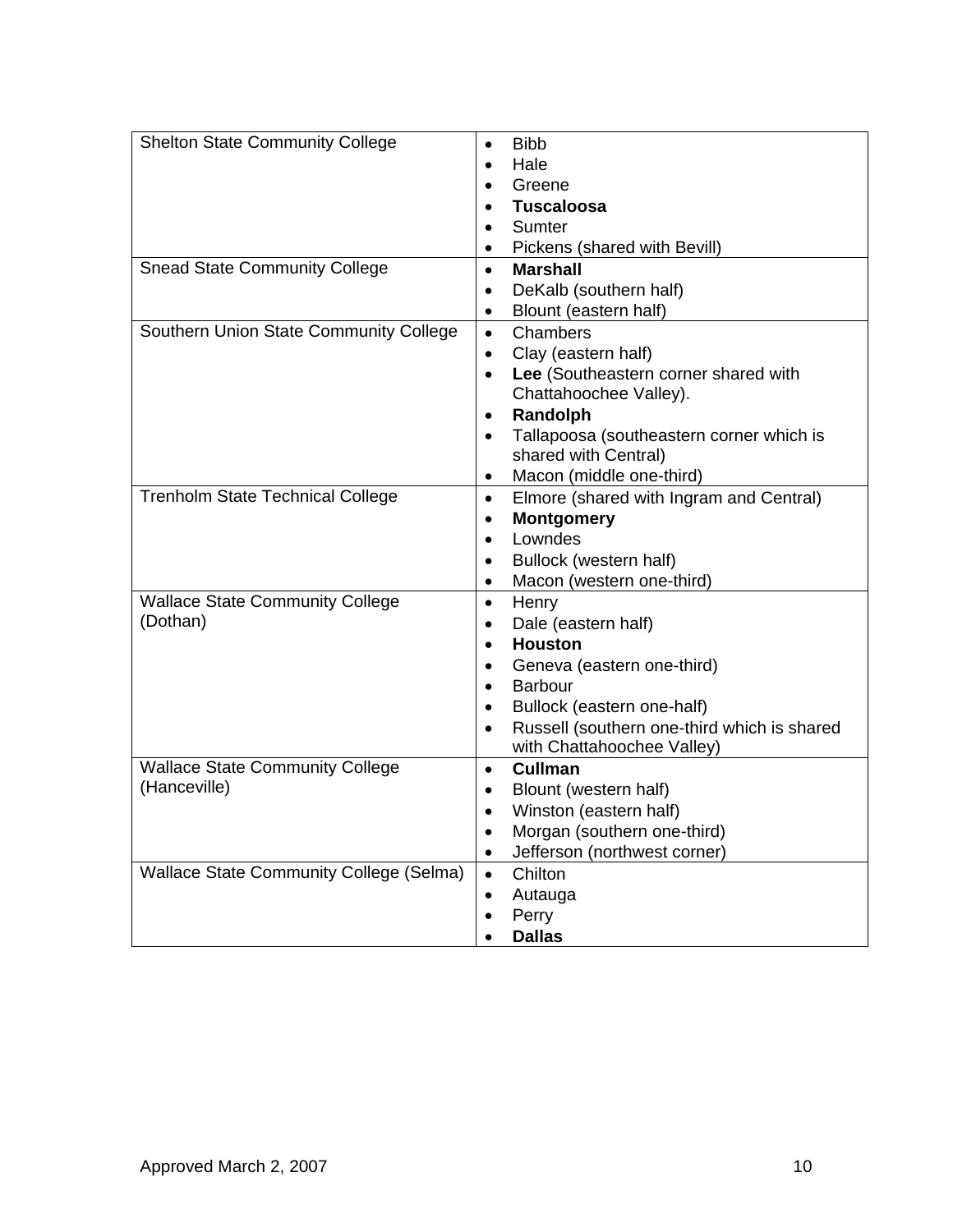#### Attachment 2

### **SERVICE AREAS OF UNIVERSITIES BY COUNTY**

(Boldface Counties Indicate Home Counties)

| <b>University</b>                      | <b>Service Area</b>                                                                              |
|----------------------------------------|--------------------------------------------------------------------------------------------------|
| Alabama A&M University (AAM)           | <b>Madison</b> (shared with UAH)<br>$\bullet$<br>Cullman (shared with UAH and ATSU)<br>$\bullet$ |
|                                        | Jackson (shared with UAH)<br>$\bullet$                                                           |
|                                        | Marshall (shared with UAH)<br>$\bullet$                                                          |
|                                        | Morgan (shared with UAH and ATSU)<br>٠                                                           |
| Alabama State University (ASU)         | <b>Montgomery</b> (shared with AUM and TROY)<br>$\bullet$                                        |
|                                        | Autauga (shared with AUM and TROY)<br>$\bullet$                                                  |
|                                        | Bullock (shared with AUM and TROY)<br>$\bullet$                                                  |
|                                        | Crenshaw (shared with AUM and TROY)<br>$\bullet$                                                 |
|                                        | Dallas (shared with AUM and TROY)<br>$\bullet$                                                   |
|                                        | Elmore (shared with AUM and TROY)<br>$\bullet$                                                   |
|                                        | Lowndes (shared with AUM and TROY)<br>$\bullet$                                                  |
|                                        | Macon (shared with AU, AUM and TROY)<br>$\bullet$                                                |
| Athens State University (ATSU)         | Limestone<br>$\bullet$                                                                           |
|                                        | Cullman (shared with AAM and UAH)<br>٠                                                           |
|                                        | Lawrence (shared with UNA)<br>$\bullet$                                                          |
| Auburn University (AU)                 | Morgan (shared with AAM and UAH)<br>٠                                                            |
|                                        | Lee<br>$\bullet$<br>Chambers                                                                     |
| (This institution has a constitutional | $\bullet$                                                                                        |
| statewide mission.)                    | Macon (shared with ASU, AUM and TROY)<br>$\bullet$<br>Russell (shared with TROY)<br>$\bullet$    |
|                                        | Tallapoosa<br>٠                                                                                  |
| Auburn University at Montgomery (AUM)  | Montgomery (shared with ASU and TROY)<br>$\bullet$                                               |
|                                        | Autauga (shared with ASU and TROY)<br>$\bullet$                                                  |
|                                        | Bullock (shared with ASU and TROY)<br>$\bullet$                                                  |
|                                        | Crenshaw (shared with ASU and TROY)<br>$\bullet$                                                 |
|                                        | Dallas (shared with ASU and TROY)<br>$\bullet$                                                   |
|                                        | Elmore (shared with ASU and TROY)<br>$\bullet$                                                   |
|                                        | Lowndes (shared with ASU and TROY)<br>$\bullet$                                                  |
|                                        | Macon (shared with ASU, AU and TROY)<br>٠                                                        |
| Jacksonville State University (JSU)    | <b>Calhoun</b><br>$\bullet$                                                                      |
|                                        | Cherokee                                                                                         |
|                                        | Clay                                                                                             |
|                                        | Cleburne                                                                                         |
|                                        | <b>DeKalb</b>                                                                                    |
|                                        | Etowah<br>$\bullet$                                                                              |
|                                        | Randolph<br>$\bullet$                                                                            |
|                                        | St. Clair (shared with UAB and UM)<br>٠                                                          |
|                                        | Talladega (shared with UM)                                                                       |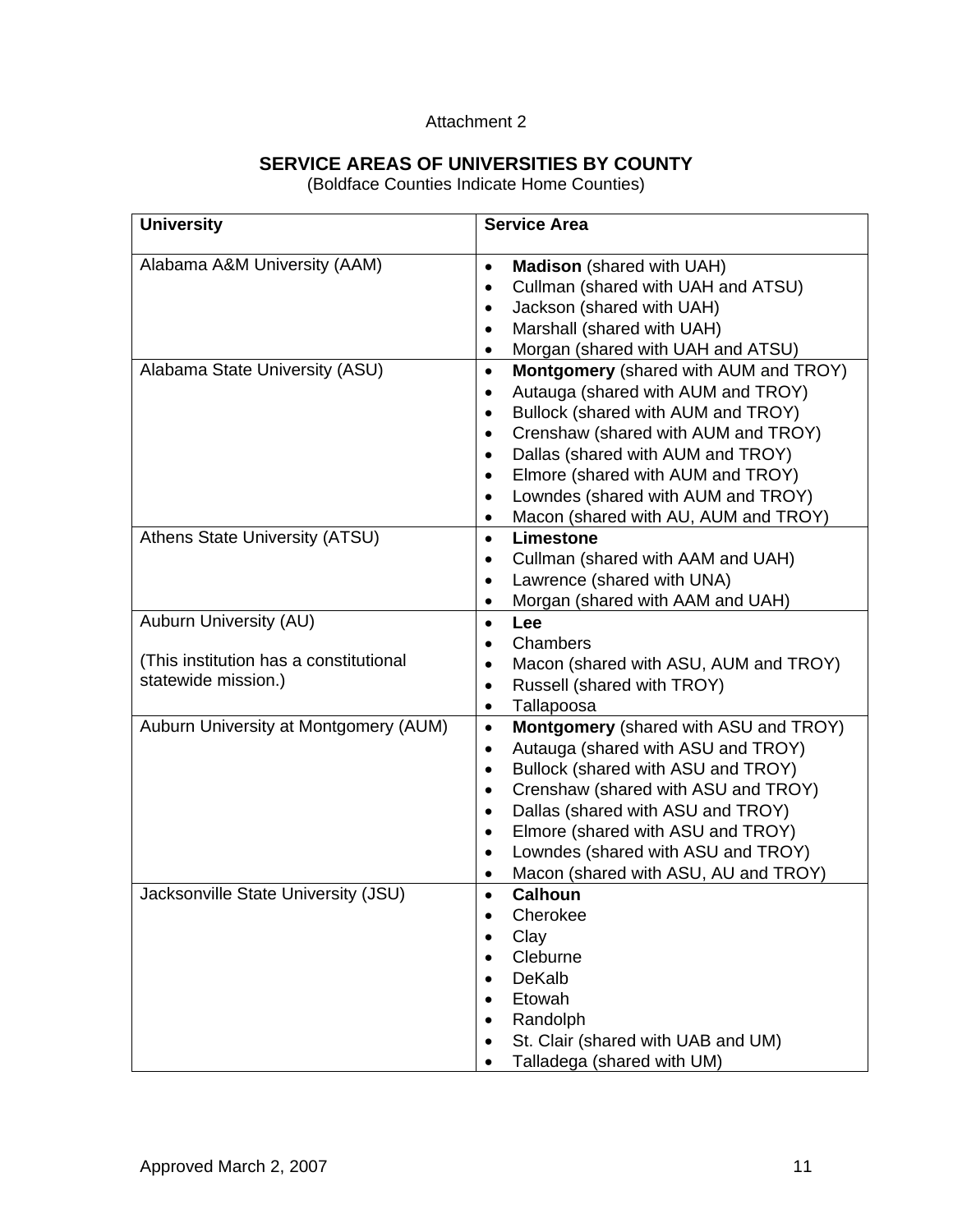| <b>Troy University (TROY)</b>             | Pike, Houston, Montgomery (shared with<br>$\bullet$            |
|-------------------------------------------|----------------------------------------------------------------|
|                                           | <b>ASU and AUM)</b>                                            |
|                                           | Autauga (shared with ASU and AUM)<br>٠                         |
|                                           | <b>Barbour</b><br>$\bullet$                                    |
|                                           | Bullock (shared with ASU and AUM)<br>$\bullet$                 |
|                                           | <b>Butler</b><br>$\bullet$                                     |
|                                           | Coffee<br>$\bullet$                                            |
|                                           | Conecuh<br>$\bullet$                                           |
|                                           | Covington<br>$\bullet$                                         |
|                                           | Crenshaw (shared with ASU and AUM)<br>$\bullet$                |
|                                           | Dale<br>$\bullet$                                              |
|                                           | Dallas (shared with ASU and AUM)<br>$\bullet$                  |
|                                           | Elmore (shared with ASU and AUM)<br>$\bullet$                  |
|                                           | Geneva<br>$\bullet$                                            |
|                                           | Henry<br>$\bullet$                                             |
|                                           | Lowndes (shared with ASU and AUM)<br>٠                         |
|                                           | Macon (shared with ASU, AU and AUM)<br>$\bullet$               |
|                                           | Russell (shared with AU)<br>$\bullet$                          |
| University of Alabama (UA)                | <b>Tuscaloosa</b><br>$\bullet$                                 |
|                                           | Bibb (shared with UAB and UM)<br>٠                             |
| (This institution has a constitutional    | Fayette<br>$\bullet$                                           |
| statewide mission.)                       | Greene (shared with UWA)<br>$\bullet$                          |
|                                           | Hale<br>$\bullet$                                              |
|                                           | Lamar<br>$\bullet$                                             |
|                                           | Pickens (shared with UWA)<br>$\bullet$                         |
|                                           | Walker (shared with UAB)<br>$\bullet$                          |
| University of Alabama at Birmingham       | <b>Jefferson</b><br>$\bullet$                                  |
| (UAB)                                     | Bibb (shared with UA and UM)<br>$\bullet$                      |
|                                           | <b>Blount</b><br>$\bullet$                                     |
|                                           | St. Clair (shared with JSU and UM)<br>$\bullet$                |
|                                           | Walker (shared with UA)<br>$\bullet$                           |
| University of Alabama in Huntsville (UAH) | <b>Madison</b> (shared with AAM)<br>$\bullet$                  |
|                                           | Cullman (shared with AAM and ATSU)<br>$\bullet$                |
|                                           | Jackson (shared with AAM)                                      |
|                                           | Marshall (shared with AAM)                                     |
|                                           | Morgan (shared with AAM and ATSU)                              |
| University of Montevallo (UM)             | <b>Shelby</b><br>٠                                             |
|                                           | Bibb (shared with UA and UAB)<br>$\bullet$                     |
|                                           | Chilton                                                        |
|                                           | Coosa                                                          |
|                                           | Talladega (shared with JSU)                                    |
| University of North Alabama (UNA)         | St. Clair (shared with JSU and UAB)<br>$\bullet$<br>Lauderdale |
|                                           | $\bullet$<br>Colbert                                           |
|                                           | Franklin                                                       |
|                                           | Lawrence (shared with ATSU)                                    |
|                                           | Marion                                                         |
|                                           | Winston                                                        |
|                                           |                                                                |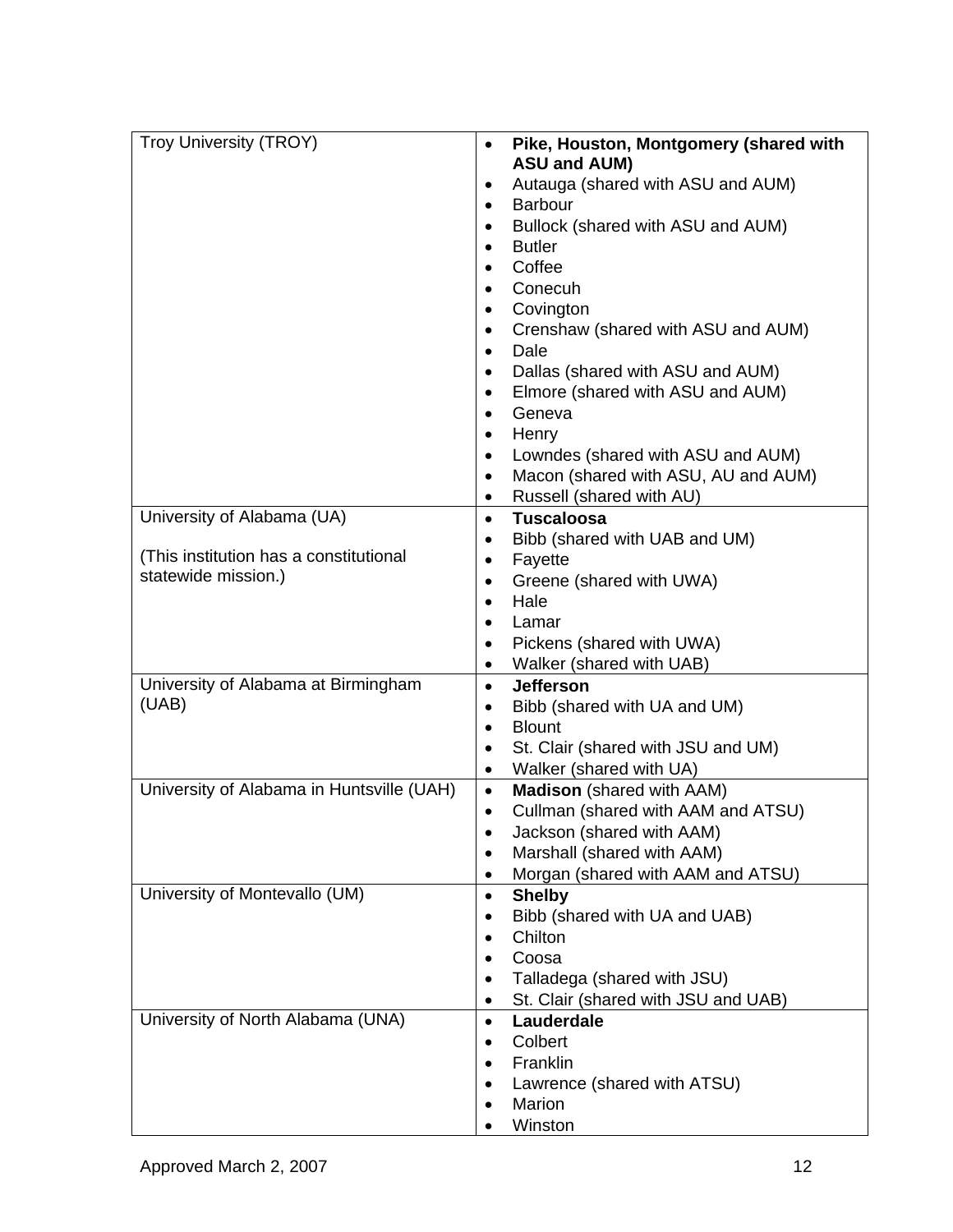| University of South Alabama (USA) | <b>Mobile</b><br>$\bullet$<br><b>Baldwin</b><br>$\bullet$<br>Clarke (shared with UWA)<br>$\bullet$<br>Escambia<br>$\bullet$<br>Monroe<br>$\bullet$<br>Washington<br>$\bullet$                                             |
|-----------------------------------|---------------------------------------------------------------------------------------------------------------------------------------------------------------------------------------------------------------------------|
| University of West Alabama (UWA)  | <b>Sumter</b><br>٠<br>Choctaw<br>$\bullet$<br>Greene (shared with UA)<br>$\bullet$<br>Marengo<br>$\bullet$<br>Perry<br>٠<br>Pickens (shared with UA)<br>$\bullet$<br>Wilcox<br>$\bullet$<br>Clarke (shared with USA)<br>٠ |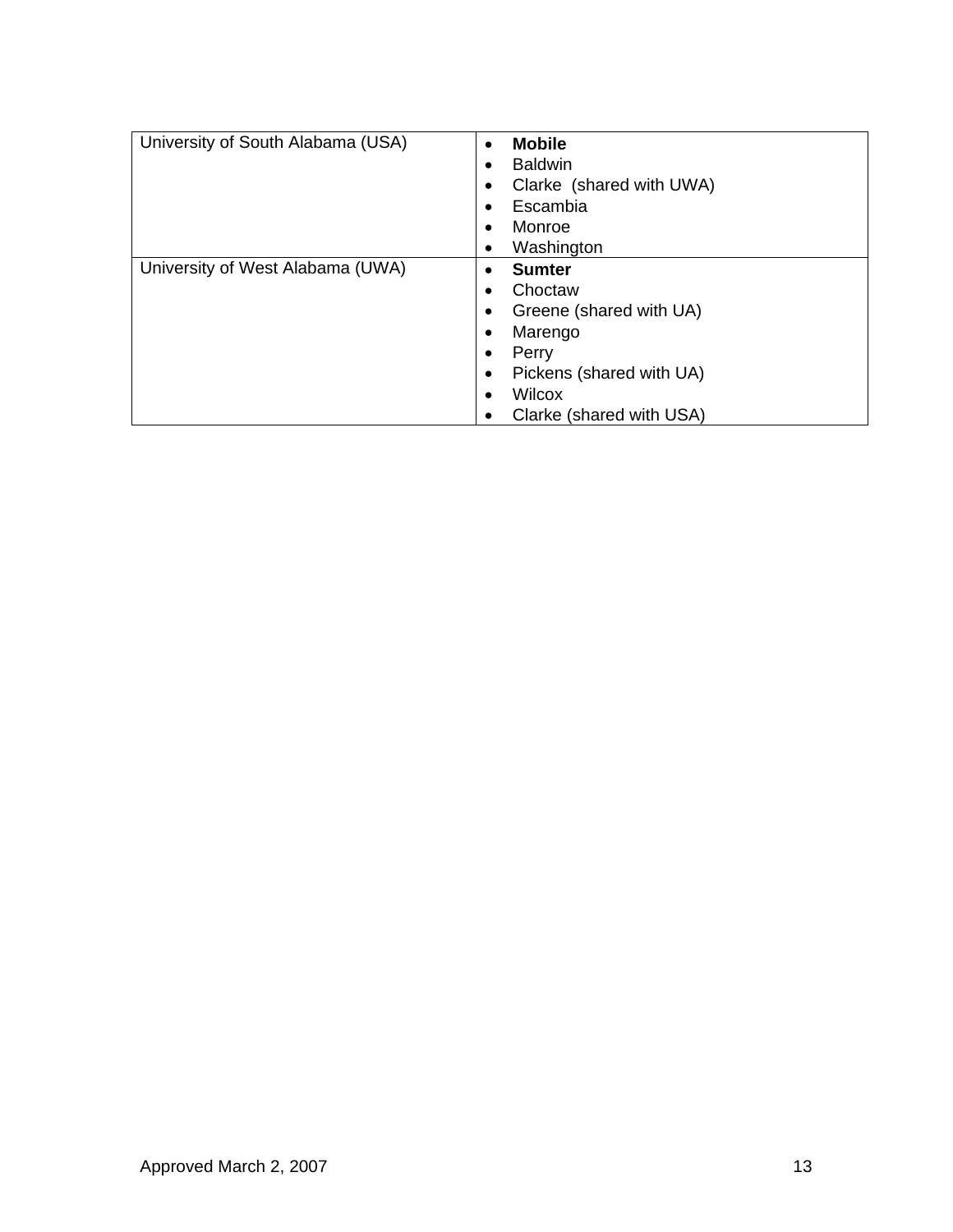### **PROPOSAL FOR A NEW OFF-CAMPUS SITE**

#### SITE INFORMATION

| Institution:                                                    |         |
|-----------------------------------------------------------------|---------|
| <b>Administrator Responsible for Site</b>                       |         |
| Name & Title:                                                   |         |
| Telephone:                                                      |         |
| Fax:                                                            |         |
| E-Mail:                                                         |         |
| <b>Contact Person at Site If Other Than Administrator Above</b> |         |
| Name & Title:                                                   |         |
| Telephone:                                                      |         |
| Fax:                                                            |         |
| E-Mail:                                                         |         |
| <b>Location of Proposed Site</b>                                |         |
| <b>Facility:</b>                                                |         |
| <b>Street Address:</b>                                          |         |
| City:                                                           | County: |
| When will you begin offering instruction at this site?          |         |
|                                                                 |         |
|                                                                 |         |

| <b>Type of Site</b>                                                            | <b>Check One:</b> |
|--------------------------------------------------------------------------------|-------------------|
| Non-Exempt                                                                     |                   |
| <b>Exempt from Review by Statute</b>                                           |                   |
| Fall 1978 registration exceeded 500.                                           |                   |
| University operated site prior to 1960.                                        |                   |
| Site located on military reservation.                                          |                   |
| Business & industry site where employees only are enrolled.                    |                   |
| <b>Exempt from Review by Commission Policy</b>                                 |                   |
| Courses delivered via distance learning technology.                            |                   |
| Prison site - courses delivered exclusively to inmates and prison employees.   |                   |
| High school site exclusively for early admission, accelerated/dual enrollment. |                   |
| 2-year college site located within SBE approved service area.                  |                   |
| University site located within Commission recognized off-campus service area.  |                   |

*Note: Follow-up report is not required for individual study courses.*

#### **Certification**

I hereby certify that if the Commission approves/accepts this proposal, the site will be in full compliance with the Commission's Guidelines for the Regulation of Off-Campus Instruction. The required annual follow-up report will be sent.

Signature of President/Chancellor:

Date: